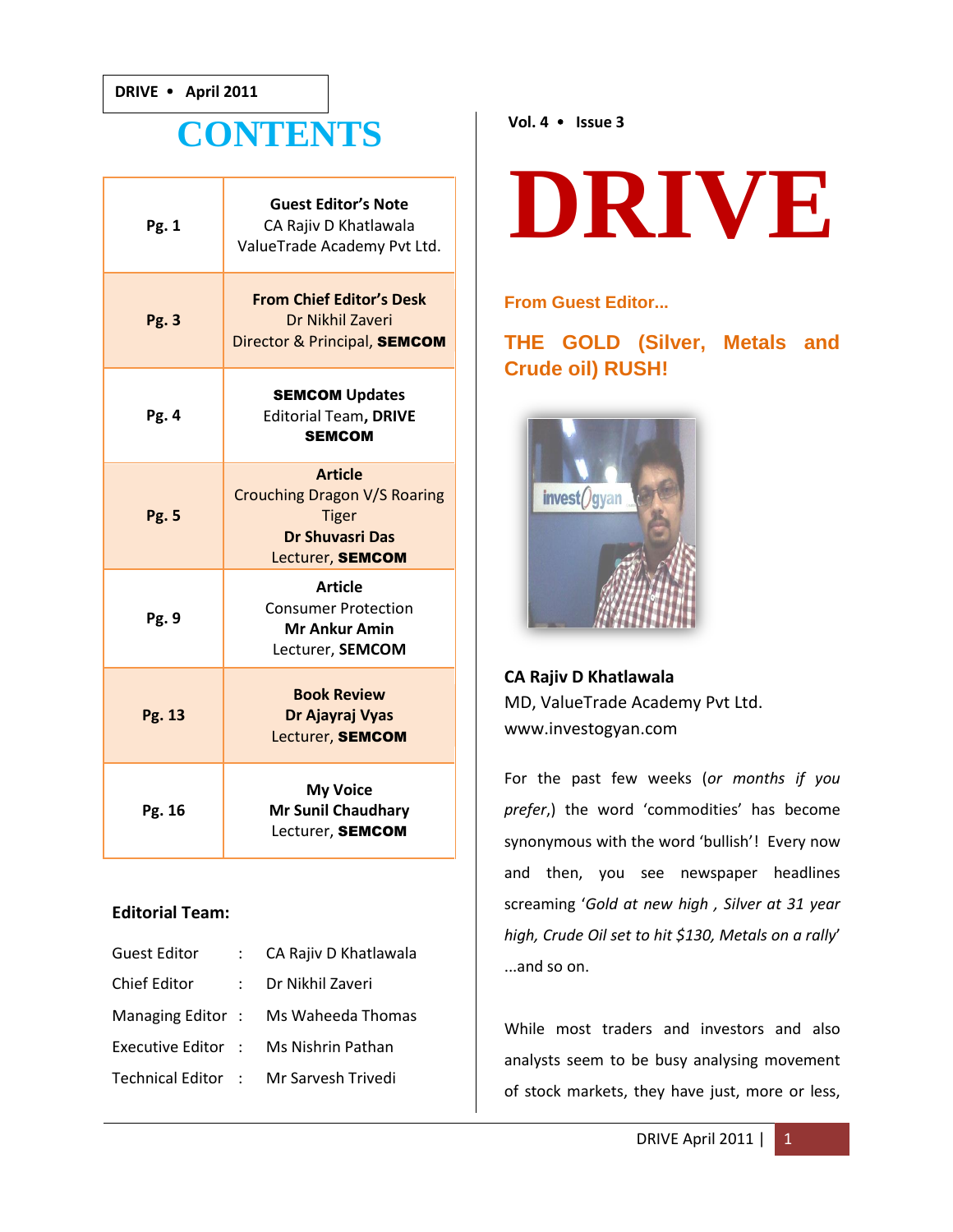failed to identify and capture the moves in commodities. In fact a couple of years back, in public programs we had hinted investors to look at commodities as an asset class. Those who did, would be 'laughing their way to the bank'!

Our view is, that now it is too late to 'enter' these markets. But at the same time, it is equally important to track commodities. Why? Well, in our trading workshops, we have been training participants on why, and how, the world's financial markets –Equity-Debt-Commodities-Currency market are knitted together and how the traders and investors can actually 'read' these market linkages and therefore anticipate moves in individual markets. The commodities markets are 'telling' us something and it will be important for investors to 'listen'

The world over, and especially in emerging markets, inflation is a big worry for the governments.

The rise in Crude oil and also bullion will only aggravate the situation. Most developing nations are net importers of oil and a 10% rise in crude oil prices in three weeks (!), is something which cannot and should not be ignored.

One major reason, I presume, which has led to the commodities Bull Run is the excess liquidity around the world since 2008. Basic economic theory says that if liquidity is allowed to stay in the system, then the 'velocity' of money itself can aggravate inflation, even though the quantum of money remains the same. The world over, governments have refrained from taking back the excess liquidity and in the process, most global money and fund managers have driven prices of physical and 'non-physical' assets to newer highs.

When this rally would fizzle out is anybody's guess, but I shall lookout for signals from the market itself (yes, in this too we train our participants)! For those who trade in commodities, you may want to check the price charts of Industrial metals which are giving fresh break outs! You may book partial profits in bullion and shift some money into Industrial metals!

#### **Disclaimer**

*This article is not recommendatory but is only for educative and analytical purposes. The Author or ValueTrade Academy Pvt. Ltd will not be responsible for any actions taken by readers on basis of above. We request you to use your own judgment before acting on the above.*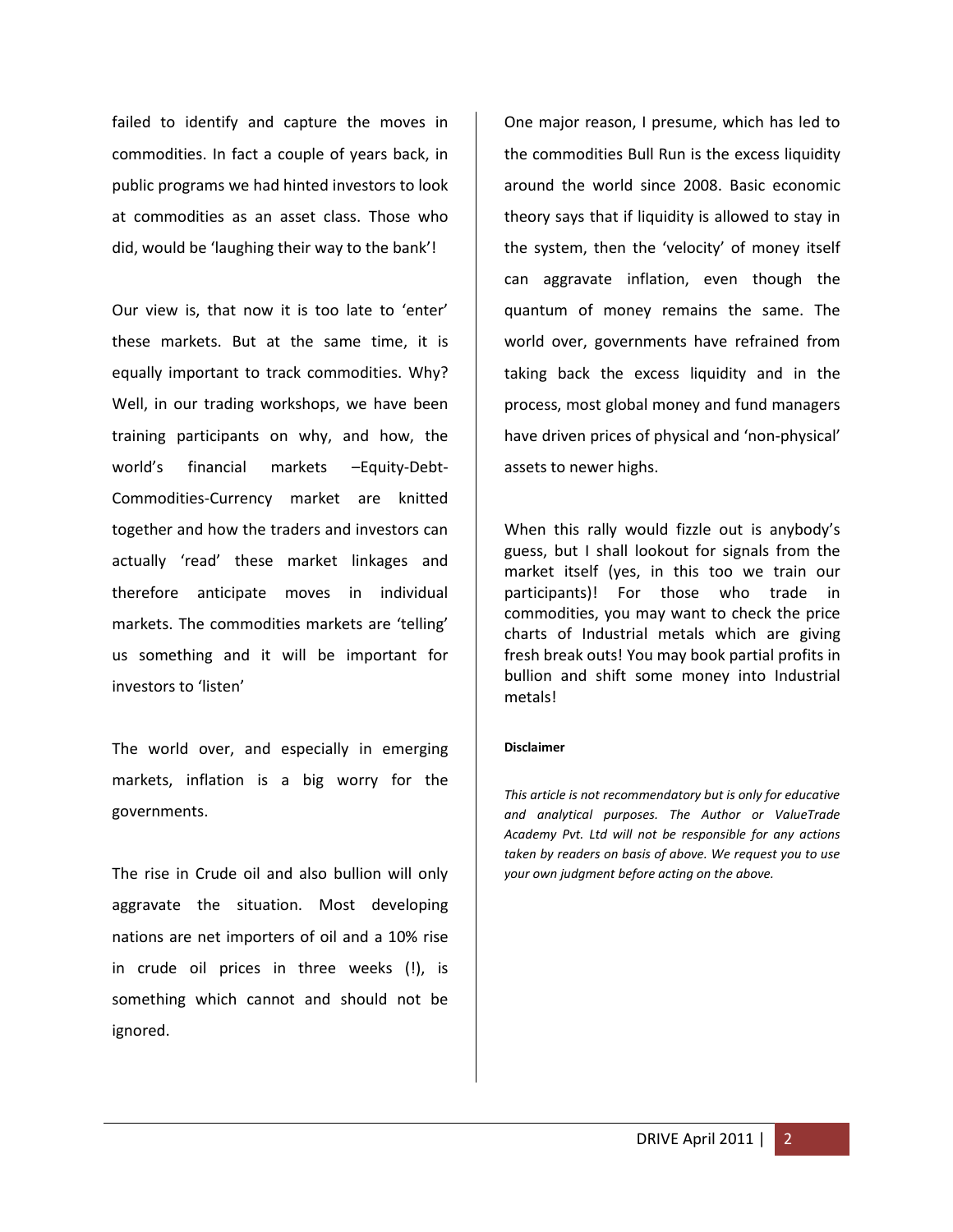## **From the Chief Editor's Desk**

#### **Advanced Diploma in Global Business**

In today's competitive business world, everyone is expected to have something more than his/her academic excellence. It has been observed since the beginning of  $21<sup>st</sup>$  century that employers at multinational companies and foreign universities seek their employees as all round developed personalities. Along with the theories that students learn during their three or five years of graduation and post graduation, they are expected to have idea something about everything. That's where Advanced Diploma in Global Business (ADGB) comes in.

ADGB concentrates on Academic enrichment through practical knowledge. Here, students will get benefit of internship at various business sectors of India and other countries. During three years span of their study at SEMCOM they participate in many curricular as well as extracurricular activities, which help them in their all round development. ADGB has 12 different modules which include Personality Development Programmes, Workshops on different subjects, Domestic Industrial Tours, International Industrial Tours, Best Business Idea Contest, Ad-Making Contest, Internship in India, abroad or at multinational companies, Students participation in Social services, their participation in different intra-college as well as

inter-college events, book reviews and article reviews. If a student invests collective 15 hours for an activity, he/she will get a credit for that activity; likewise 60 hours = 4 credits.

ADGB gives students a global mileage in their respective fields. Competitions such as BBIC and Ad-making make students aware about the cotemporary trends in business world. Industrial tours at different firms of India and abroad widen their scopes at international market where they come across to real situations of business that they study as their theory subjects. Likewise in internship programme, they will get firsthand experience of their respective fields. Through such modules of different activities and their internships, social services, industrial tours; ADGB provides them access to prevailing developments, tendencies and nature of global business, which would enable them to match steps with new emerging trend in business worldwide.

> **Dr Nikhil Zaveri Director & Principal,** SEMCOM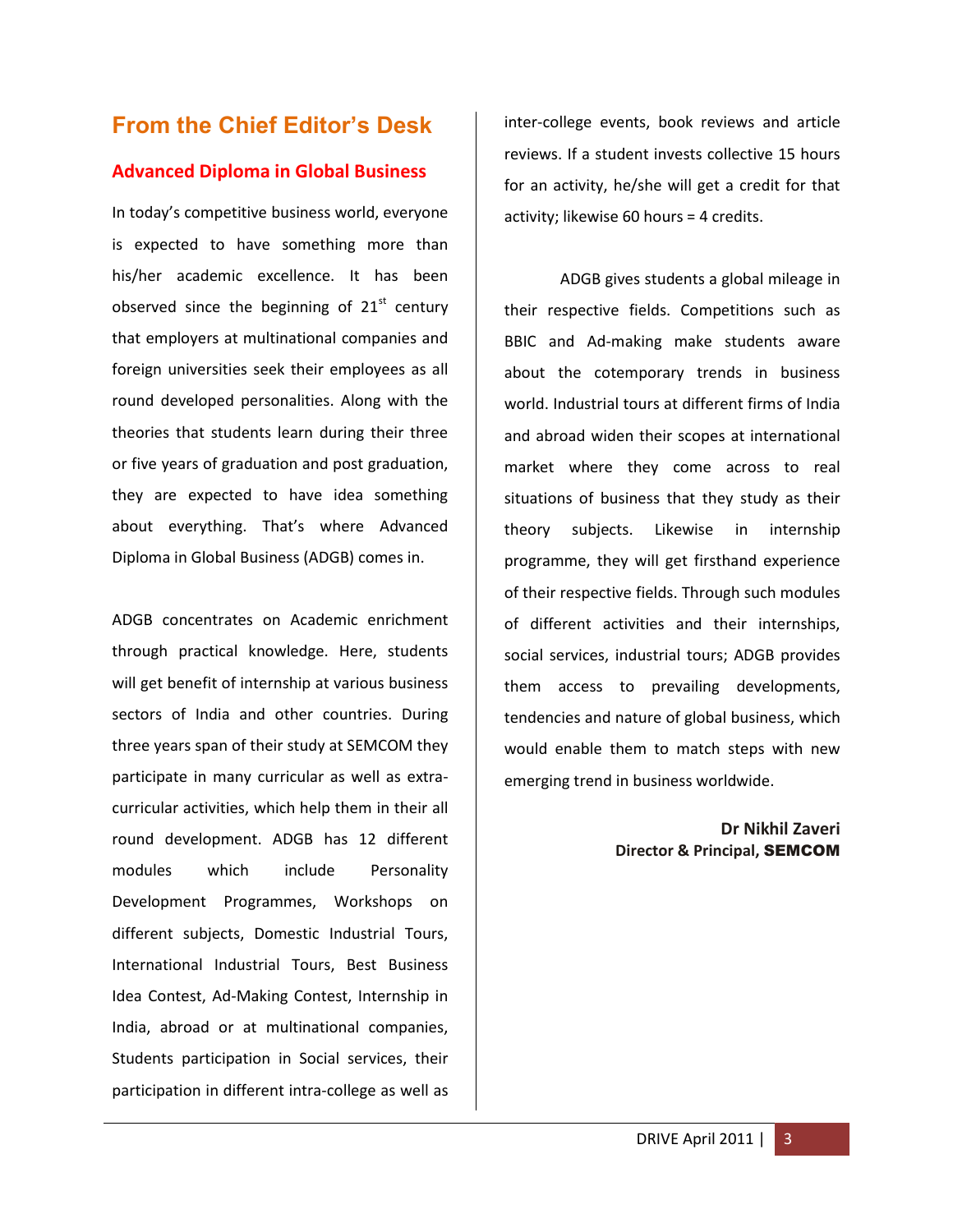## SEMCOM **Updates**

#### **Preliminary Examinations**

Preliminary examinations for Second Semester students of BCOM, BBA, BBA-ITM and BCA from 1<sup>st</sup> April to 9<sup>th</sup> April were held in the beginning of the month. It has been the tradition of SEMCOM to hold preliminary examination to orient students with the pattern of the university examination. All students performed with their best efforts in the examination. In Preliminary examination, students are trained to write papers of every subject as per the university examination timings. The results of preliminary examination show that they are all set to go for university examination. We wish them all the best for their university examinations.

#### **Sardar Patel University Examination:**

SEMCOM students appeared with full preparation and awareness of the concerned subjects for Sardar Patel University Examinations for SYBCOM, TYBCOM, SYBBA, TYBBA, SYBBA-ITM, TYBBA-ITM and 4TH YR-ITM, which were held in the month. The University examinations were commenced on 31<sup>st</sup> March, 2011.

SEMCOM students of Second Semester BCOM, BBA, BBA-ITM and BCA have appeared their Second Semester's University examination. The examination for BCOM, BBA and BBA-ITM began on  $21^{st}$  April whereas for BCA, the examination commenced from 25<sup>th</sup> April. Thev are looking forward for the better result according to their preparation.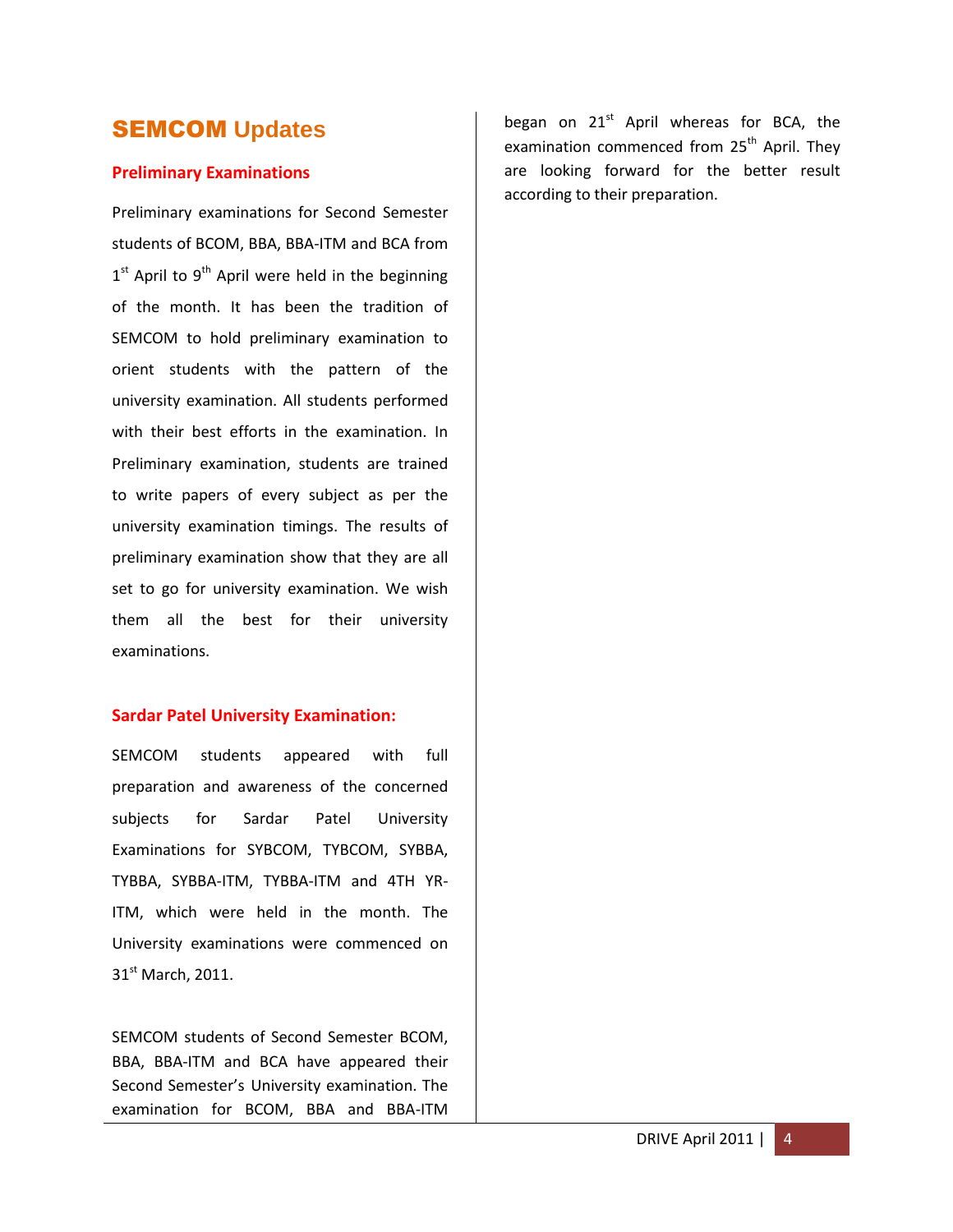## **Article**

#### **CROUCHING DRAGON V/S ROARING TIGER**

**Dr Shuvasri Das Lecturer, SEMCOM**

#### **Why India and China matter?**

China and India are the two emerging economic powers of Asia – and quite possibly the future for the global economy. Globalization has raised the productivity of both the countries and the two economies together represent 40 percent of the global labour supply and 6.7 per cent of the global output which is 21 per cent in terms of Purchasing Power Parity.

In the long term perspective, the huge surplus in India's and China's working age population has forced the world economy to recognize their roles in the global competitive dynamics. Both markets are highly integral to business strategy of Multinational Companies and are viewed as structural drivers for global production and disinflation. By 2015, it is forecasted that India's GDP will cross U.S \$ 2 trillion mark while China's will surpass U.S \$ 6 trillion, driven by the powerful combination of favourable demographic structural reforms and globalization. The two economies are expected to be the domestic growth stories for the coming decades.

Although China and India have different growth models, they have both been "success stories" of globalization. This success has been defined by the high and sustained rates of aggregate and per capita national income. The Chinese economy has grown at an average annual rate of 9.8 per cent for two and a half decades, while India's has grown at around 6 percent per year over the same period. While China is typically described as the "workshop" of the world due to its expansion in the manufacturing led growth, India is defined as the "office" of the world because of its service based development model.

There are some superficial attributes common in both the countries such as large population covering substantial geographical areas, regional disparities, relatively high rates of growth over the recent period and so on but the institutional conditions in the two economies remain quite different.

**India Vs. China -**

## **Economic differences leading to different growth models**

India is a "mixed" developing economy with a significant private sector participation from Independence onwards. One of the problems of the so called planned economy in India is the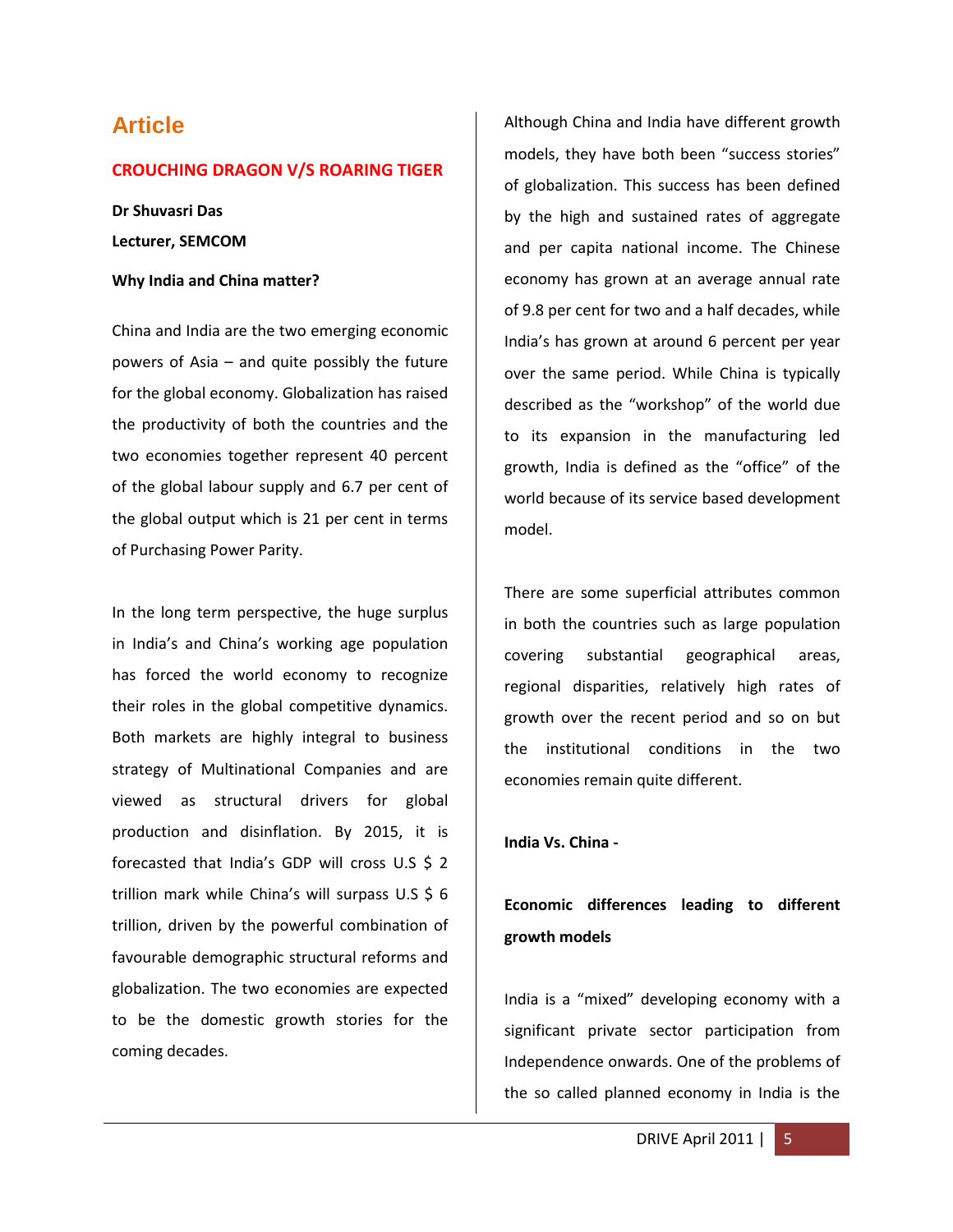inability of the state to make the private sector behave in ways that fit in with the plan allocations of the state. At times this leads to a mismatch between production and demand.

In China, in spite of the sweeping economic reforms since 1979, state control over macroeconomic balances remain substantial. Therefore Chinese government has the continuing ability to ensure quick macroeconomic corrections whenever required. Furthermore, due to the state owned enterprises, township and village enterprises in production, the state has better control on the supply and demand dynamics.

In India, the financial sector is typical of the mixed economy and even bank nationalization did not lead to comprehensive government control over the financial system. The financial liberalization in 1990s has further led to deregulation of the financial sector leading to emergence of private sector and foreign banks along with the public sector banks.

But the financial system in China still remains heavily under the control of the state, despite recent liberalization and the sale of some shares to foreign investors. Four major public sector banks handle the bulk of transactions in the economy over the past several decades.

The higher growth in China has essentially occurred because of the much higher rate of investment in China. The investment rate in China has fluctuated between 35 and 45 per cent, compared to 20 to 26 per cent in India (very recently increasing to 35 per cent).

A critical factor that has led to rapid industrialization in China is the infrastructure investment, which has averaged 19 per cent of GDP compared to 2 per cent in India from the early 1990s. China could afford to have such a high investment due to the huge inflow of Foreign Direct Investment (FDI) into the country. (China being the second largest recipient of FDI in the world at present).

In terms of economic diversification, and structural change, China has followed the classic industrialization pattern, moving from primary to manufacturing activities in the past 25 years. This could be possible due to its high domestic savings rate, high and fixed investment, huge inflows of FDI and major efforts on the infrastructural front. As a result the industrial share of China's GDP has risen from 42 per cent to 47 per cent from 1990 to 2009 while India's has remained almost stagnant from 23 to 26 per cent.

In India, by contrast, the move has been mainly from agriculture to services in terms of share of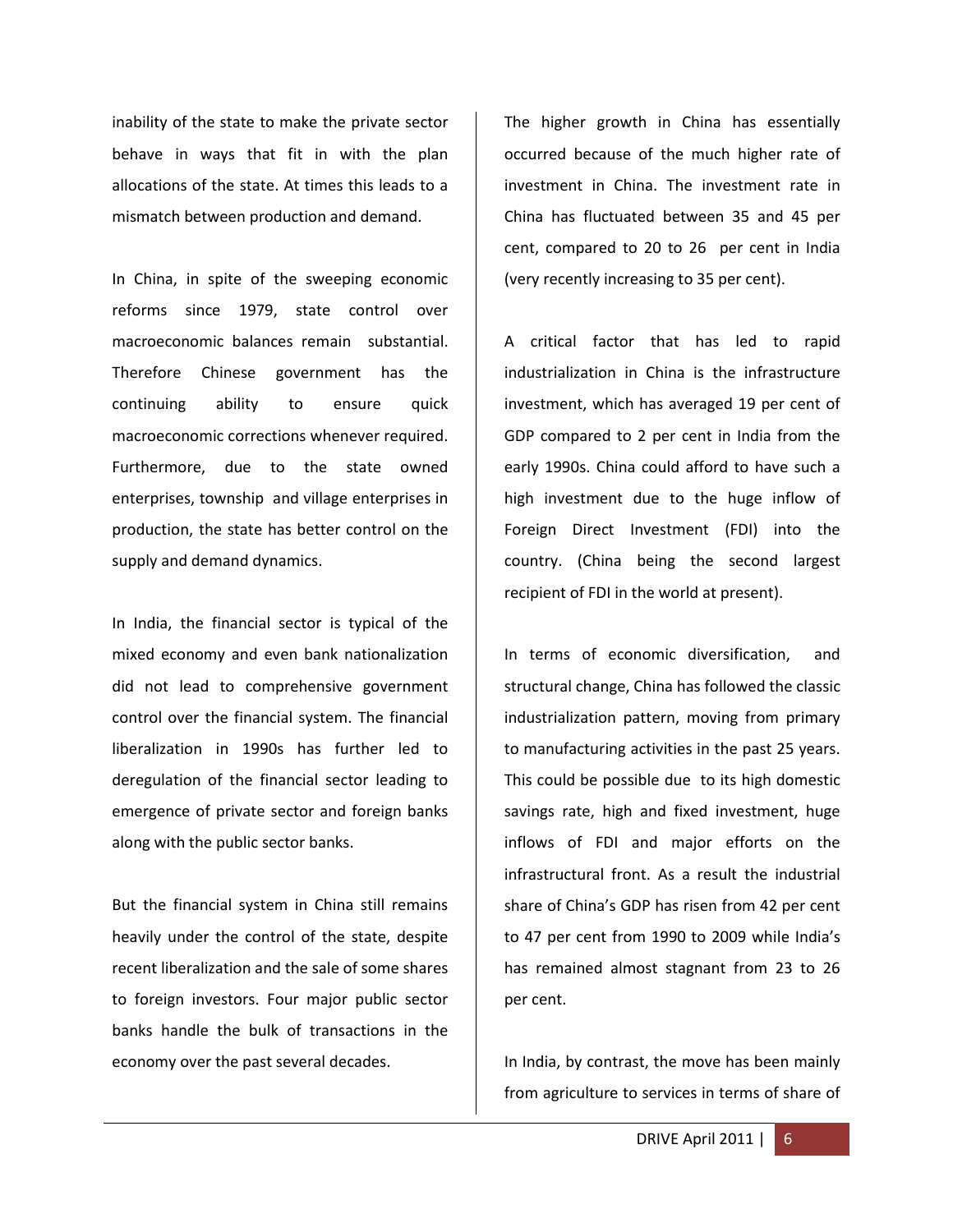output, with no substantial rise in manufacturing. The services share of India's GDP increased from 41 per cent in 1990 to 55 per cent in 2009 – well in excess of the lagging performance of China's service where GDP share increased from 31 per cent in 1990 to 40 per cent in 2009.

Another major difference relates to trade policies and trade patterns. Chinese export growth has been rapid, involving aggressive increases in world market shares. This export growth has largely been based on the manufacturing boom, cheap labour, excellent and heavily subsidized infrastructure, resulting from high infrastructure investment. Therefore it has been an attractive location for export oriented investment.

India's rate of export growth has been much lower and exports were not an engine of growth until recently. The main reason for this was sluggish growth and lack of quality assurance in the manufacturing sector and minimal infrastructural development.

Both the countries have a positive demographic trend (a high working age population), but this favourable demography needs to be converted into virtuos cycle of acceleration and growth.

China has managed to convert its growing working age population into a virtuos loop of creating productive jobs which it translates to savings, investment and growth since the early 1980s.

China had undertaken much less trade liberalization than most of the developing countries and its entry into WTO was as late as in December, 2001. That is why the manufacturing employment grew rapidly until recently and employment losses were not much due to import competition.

In India, manufacturing led job creation especially in potentially high volume industries like food, textiles and leather which could give gainful employment to relatively poor, under educated rural workers have never been prioritized. While IT enabled services have mainly offered employment to the elite graduates of India's prestigious institutes of higher education.

Again the 1990s liberalization has resulted in employment losses due to displacement of industries especially in small enterprises due to import competition.

#### **Future Prospects**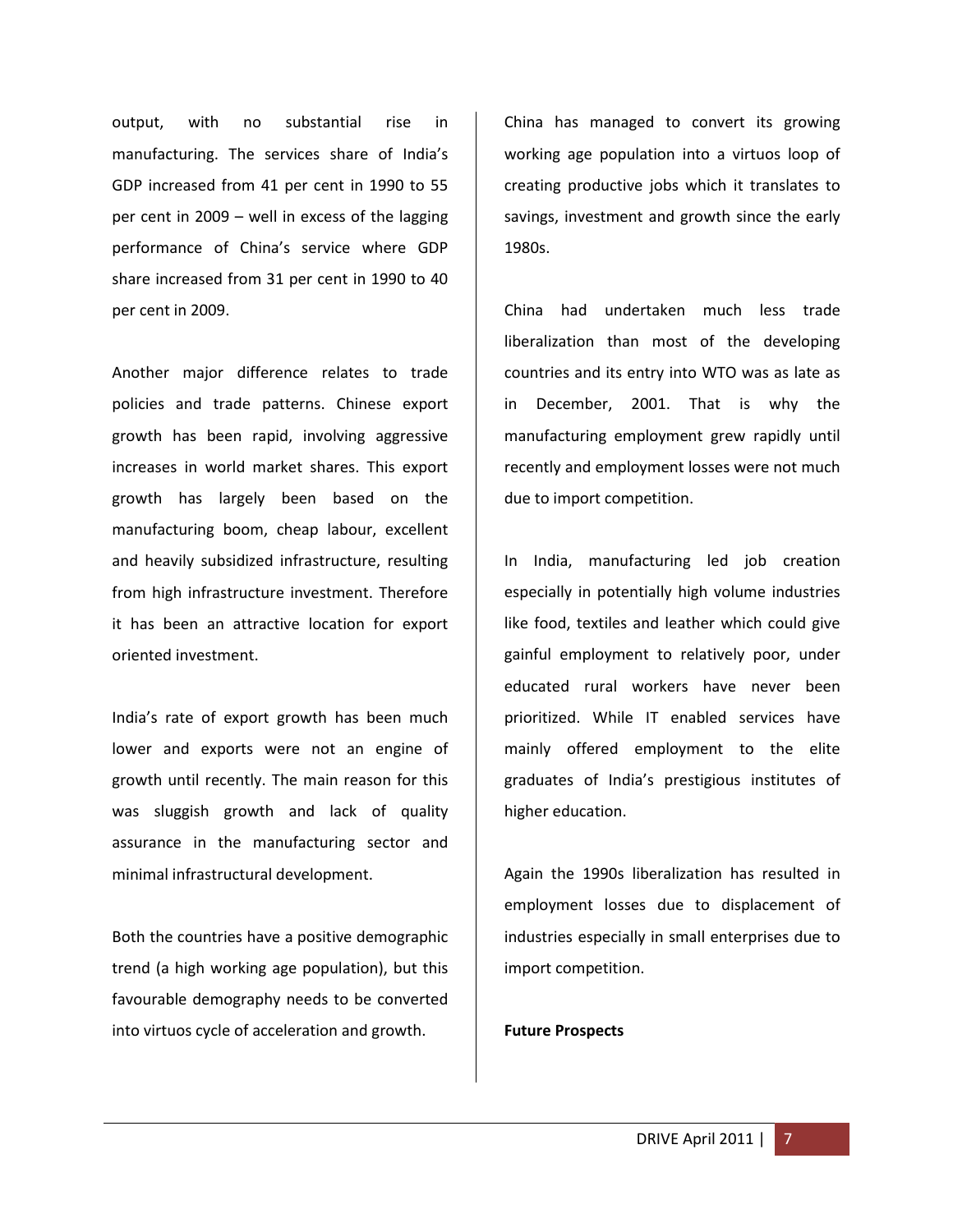In terms of future prospects, surprisingly both economies end up with very similar issues despite these major differences. There are questions of the sustainability of their growth models.

The current pattern of expansion in China is based on a high export accumulation model which requires constantly increasing shares in world market and high investment rates. This model is challenged by global economic and financial crisis which may have adverse effects on manufacturing exports.

Indian IT enabled service growth model raises another question of sustainability, apart from questions about whether it will be enough to transform India's huge labour force into higher productivity activities.

#### **Conclusion**

Thus both the economies now need to fine tune their development strategies by expanding their economic power bases.

The threat to India's growth is its poor infrastructure which needs effective mobilization of capital so that the process of infrastructural development in the country can be stream lined. Another challenge to India's growth is the potential bursting of asset bubble.

India has experience an enormous growth in its stock and property markets mainly through price appreciation in response to low interest rates. India must pursue the policies that encourage expansion of asset bubble rather than contain it. It is because this low interest rate environment can be the most important factor for increase in foreign capital inflow which in turn can boost investment, reduce current account deficit and contain inflationary pressure by appreciating the currency.

The challenges to China in sustaining its high growth are different. The fundamental weakness of the Chinese economy is low consumption. The household consumption is only 40 per cent of GDP which is execessively low by any standards. China needs to find ways to shift wealth from the Government sector to the household sector which will automatically improve the consumption in the economy. The labour wages are also low due to labour surplus and government controlled labour union which has kept consumption low. Therefore there also needs to be attention paid to the wage growth to enhance the national income through the working of the multiplier. China needs to rebalance the economy by addressing the issues of wealth, income and security that have caused the household sector to shrink relative to the overall economy.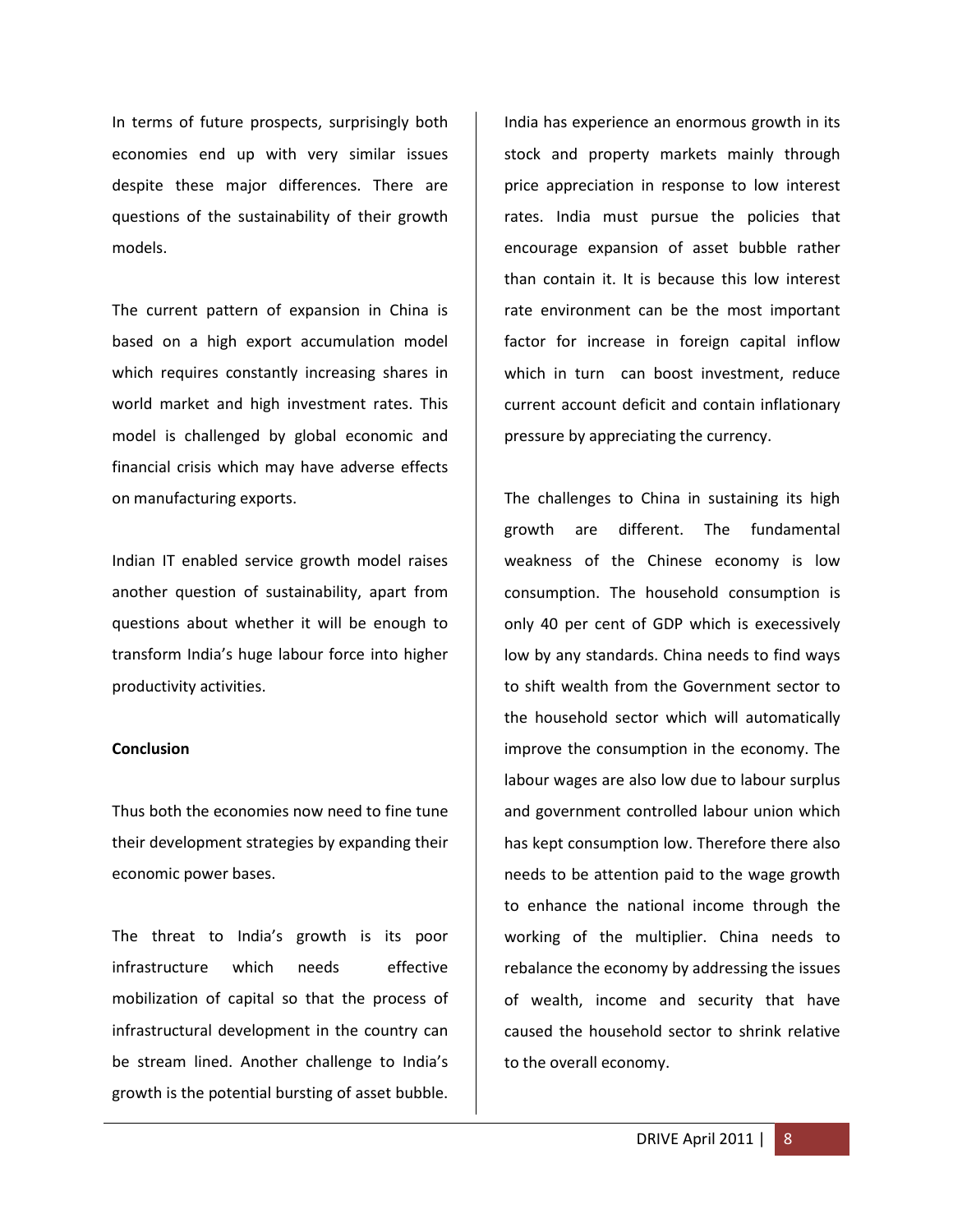At present both the economies are dealing with short term issues that appear to be an imminent threat to growth but its time there needs to be heed given to long term implications in crafting the macro policy so that in the coming decades we can see both these economic powerhouses develop and reform as their respective models of growth for other Asian countries to emulate.

## **Article**

#### **Consumer Protection**

**Mr Ankur D Amin**

#### **Lecturer, SEMCOM**

Ordinarily every person is a consumer because he uses or consumes economic goods and services. A person is not only a consumer when he buys and uses groceries or automobiles or clothes but he is also a consumer when he makes use of educational opportunities offered in a school or obtain legal advise from a lawyer, medical services from a physician. The 'Consumer' may be defined as a person or group of persons who taxes, succeeds, buys, hires, for him or for his family's final use.

Today the principal consumer theory is the consumer sovereignty which sets out from the primariness of consumption. Consumer Sovereignty refers to the right of the consumer to buy or not to buy.

Consumerism is not a new phenomenon. According to Philip Kotler, consumerism is a movement seeking to augment the rights and powers of the buyers in relation to sellers. Consumerism is a growing social force which asserts the rights of consumers and seek to protect these rights by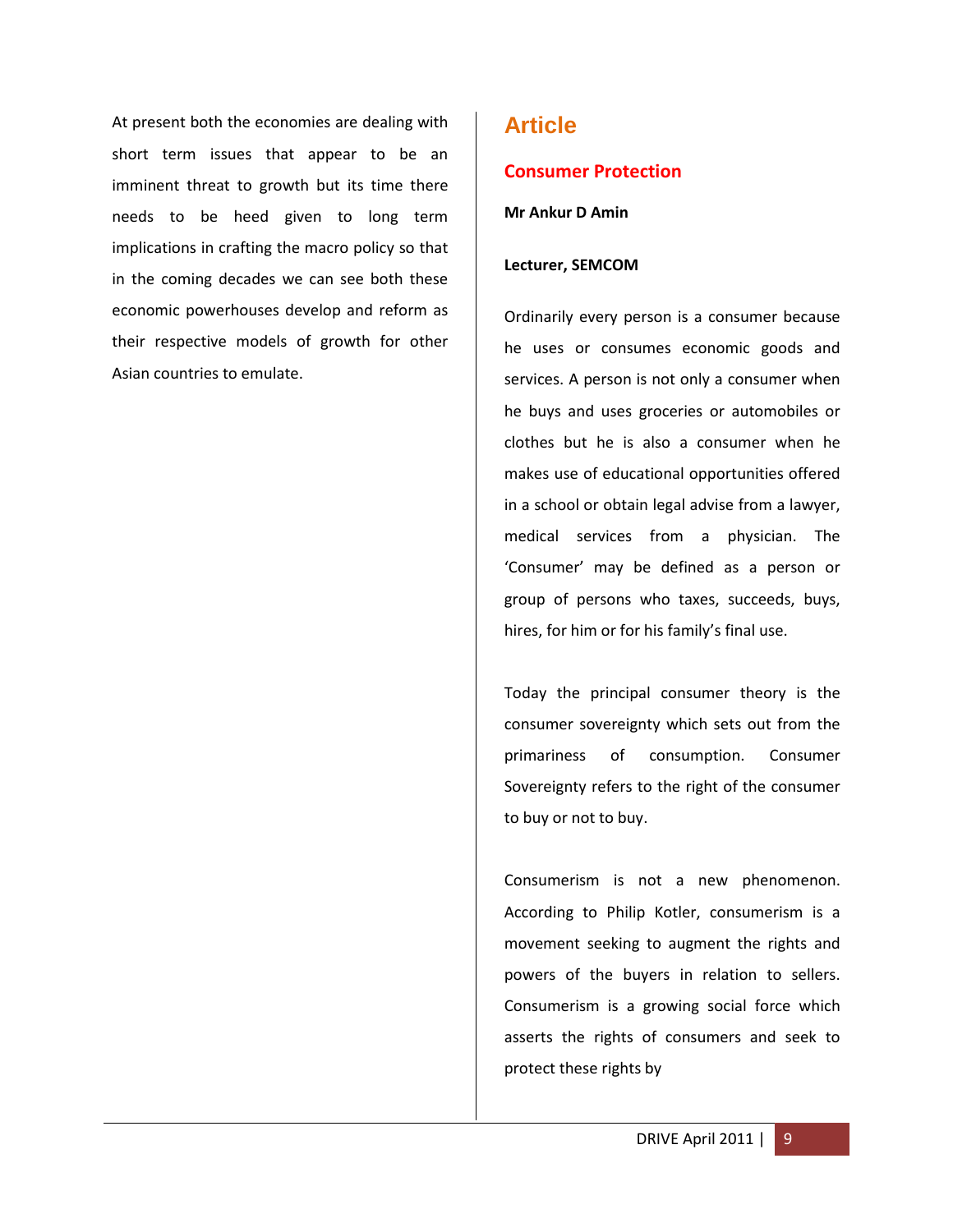- Educating the consumers about their rights
- Pressurizing the government to protect the consumers
- Making the business more honest, efficient, responsive and responsible.

In the consumer movement spearheaded by Ralph Nadar in the U S that has been the main motivating force behind the growth of consumerism throughout the world. That consumers have certain rights got accomplished with the proclamation of **President John F Kenedy on March 15, 1962** of his bill of human rights incorporating the four consumer rights. Therefore 15<sup>th</sup> March is now celebrated as "International Consumer Day". After that International Organisation of Consumer Unions (IOCU) has defined more consumer rights which are as follows.

> 1. Right to Safety: Right to be protected against products, production process and services which are hazardous to health or life.

- 2. Right to be informed: Right to get facts needed to make an informed choice or decision
- 3. Right to choose: Right to have access to a variety of products and services at competitive prices.
- 4. Right to be heard: Right to be represented so that consumer interests receive sympathetic consideration in formulating and execution of economic policy.
- 5. Right to basic needs: Food, shelter, clothing, health care and education.
- 6. Right to redress: Right to a fair settlement of just claims.
- 7. Right to Consumer education: Right to acquire knowledge and skills to defend his rights.
- 8. Right to a healthy environment: This right involves protection against environmental problems over which consumer has no control.

**The United Nations Guidelines on Consumer Protection:**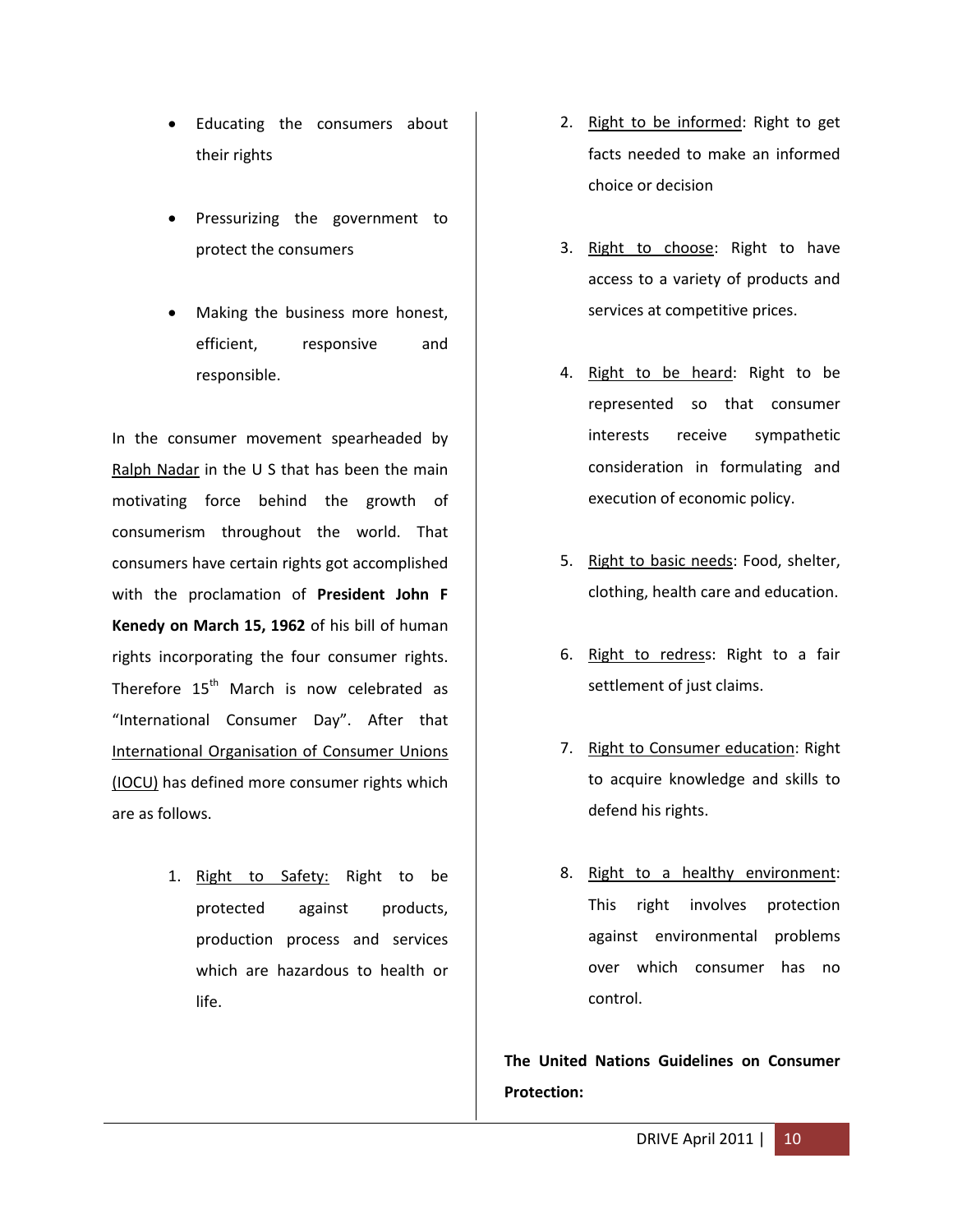Through the efforts of IOCU the attention of the economic and social council was drawn to problems of consumer protection after extensive discussions ranging over two years, the councils submitted the draft guidelines based on following objectives which is adopted unanimously by UN General council on  $9<sup>th</sup>$  April, 1985.

- To assist countries in achieving of maintaining adequate protection for their population as consumers;
- To encourage high levels of ethical conduct for those engaged in the production and distribution of goods and services to consumers;
- To assist countries in curbing abusive business practices;
- To facilitate the development of independent consumer groups;
- To encourage the development of market conditions.

#### **Exploitation of Consumers in India:**

The list of instances and kinds of exploitation through malpractices adopted by businessman are as follows:

- 1. Adulteration: It is the outcome of the shortage economy, spices, milk, sugar, butter, ghee, pulses are liberally mixed with a large duplicate contents.
- 2. Warranties and Guarantees: Warranties and guarantees are present in bold print but taken away in fine print. Even in case of consumer durables, warranties are either inadequate or defective.
- 3. Hazardous or Unsafe products: The range of such products vary from toys, bicycles, cooking ranges, ovens, tv etc.
- 4. Underweight: Another way of exploitation of consumers is underweight. It is resorted to in many ways including soaking vegetables and sugar, using heavy containers and manipulation of seals.
- 5. Duplicate Products: Some cheats are always busy to find out the duplicate products having no merits. These products are sold in rural areas.
- 6. Bogus and Misleading Advertisements: More often than not, the advertisements are defective more misleading, exaggerated and offensive,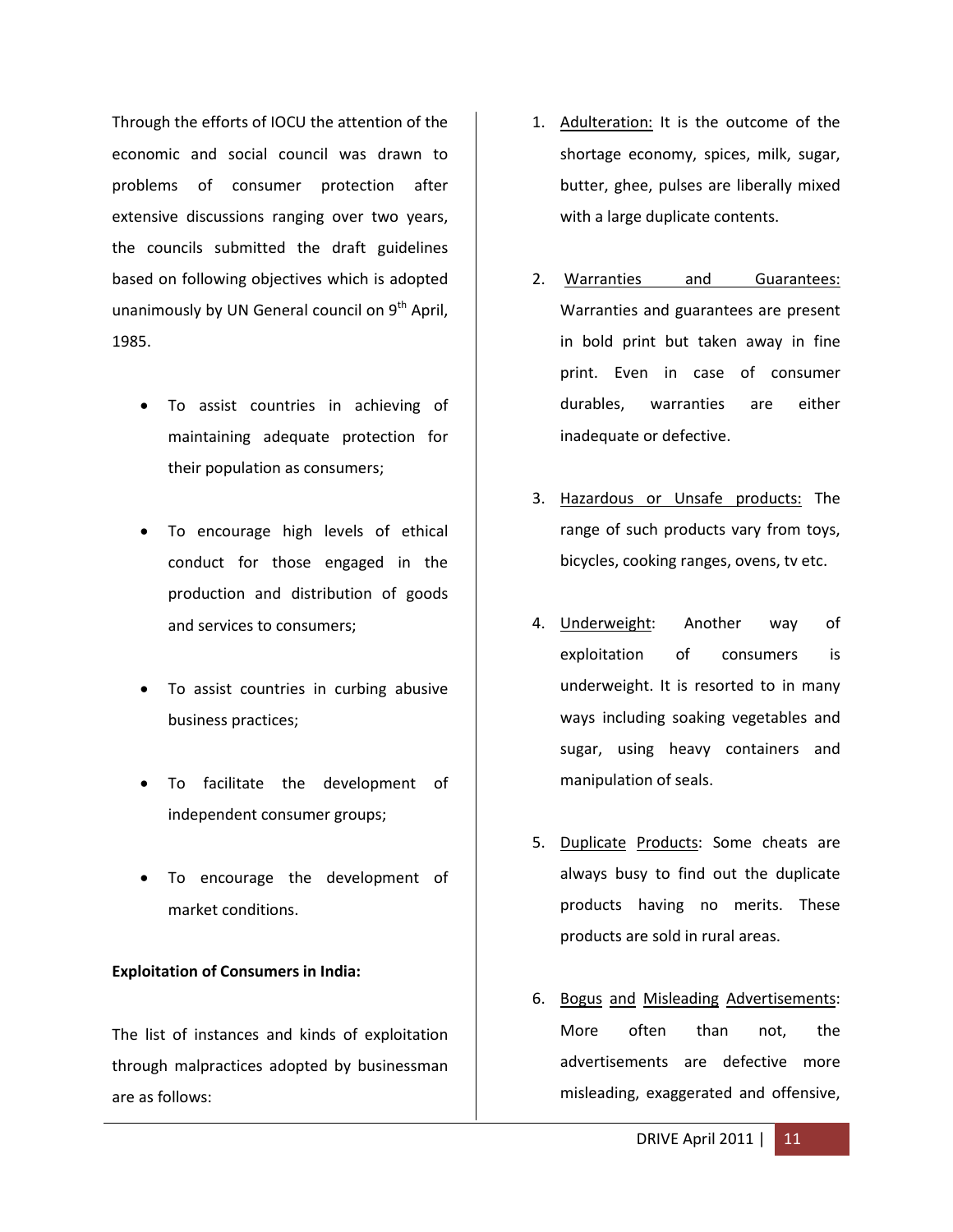health and beauty aids and consumer durables are those products of which tall claims are very common.

- 7. Sales Promotional Tactics: there are several sales promotional tactics like discount of gifts, reduction sales, economy size, coupons or draw etc., adopted by businessman to mislead the consumer.
- 8. Service: In contrast to commodities services are abstract. They cannot be easily identified as good or bad. The service of hospitals, banks, hotels, transportation, insurance, etc., is very poor.

#### **Consumer Movement in India:**

The consumer movement started in 1904 in India. Inspired by the Consumer Rights Bill passed on  $15<sup>th</sup>$  March, 1962 by American President John F Kennedy and some enlightened housewives formed the Consumer Guidance Society of India in 1966. Similarly, under the leadership of Late J R D Tata and Late Ram Krishna Bajaj some progressive manufacturers and traders came together and formed the Fair Trade Practices Association in Bombay in March 1966. These two historic events started the modern consumer

movement in India. Thereafter in the year 1974 Sri Bindu Madhav Joshi started Akhil Bhartiya Grahak Panchayat in Pune. This organisation organized agitations successfully. From the seventees voluntary organisations in the field of consumer protection have gradually but steadily been emerging in all parts of the country. At present there are more than 500 such organisations render assistance to the consumer. Some list is given below.

- The Consumer Association in India (1959)
- Fair Trade Practice Association (1966)
- The Consumer Guidance Society of India-Bombay (1966)
- Consumer Education & Research Center (CERC)- Ahmedabad (1978)

#### **Consumer Protection Act, 1986:**

An act to provide for better protection of the interests of consumers and for that purpose to make provision for the establishment of consumer councils and other authorities for the settlement of consumers' disputes and for matters concerned therewith. There are three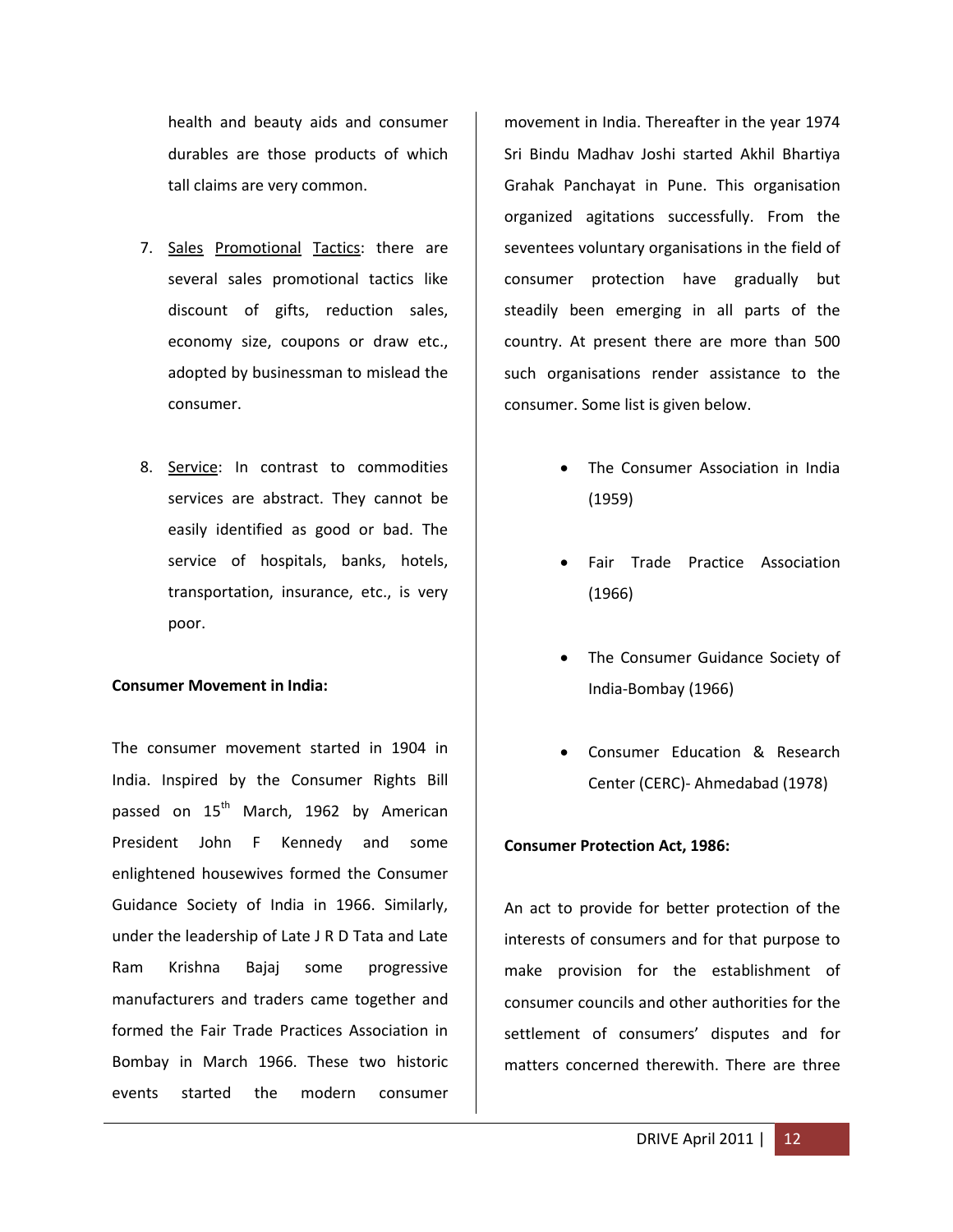govt agencies working to protect and to redress the disputes of the consumers.

- 1. The Central Consumer Protection Council
- 2. The State Consumer Protection Council
- 3. Consumer Dispute Redressal Agencies
	- a. Consumer Dispute Redressal Forum- "District Forums"
	- b. Consumer Dispute Redressal Commission- "State Commission"
	- c. National Consumer Dispute Redressal Commission- "National Commission"

A great political scientist of UK said "It is not the good law, that is important, but it is good administrators." Therefore, in India we need better educated consumers to bring out worthy consumerism and not a mere a law.

Our Former Prime Minister Pandit Nehru once said "Laws and Constitutions do not, by themselves, make a country great. It is the enthusiasm, energy and constant effort of the people that make it a great nation"

#### **BOOK REVIEW**

**Dr Ajayraj M Vyas Lecturer,** SEMCOM **Name of the book ENTREPRENEURIAL DEVELOPMENT** (Edited Book) **Author / Editor** Shivganesh Bhargava **Publisher, Price & Pages** Response books (unit of Sage Publications), Rs. 625.00, 423 pages **About the author / Editor** Shivganesha Bhargava is a professor at IIT, Bombay in the area of H.R.M., O.B. & Entrepreneurship. He was earlier with IIM Ahmedabad and Lucknow. He has a wast teaching experience and has won awards like V.K.R.V.Rao award in management, Young scientist award by ICSA and MPCOST. He has number of contributions to national and international journals. Besides Entrepreneurial Management, he has also authored books like Transformation Leadership; Value based Management for Indian Organization and

#### **Review**

In today's economy, technical and business skills are not enough to operate a business. Entrepreneurial skills are also required to anticipate changes, identify opportunities and

Developmental Aspects of Entrepreneurship.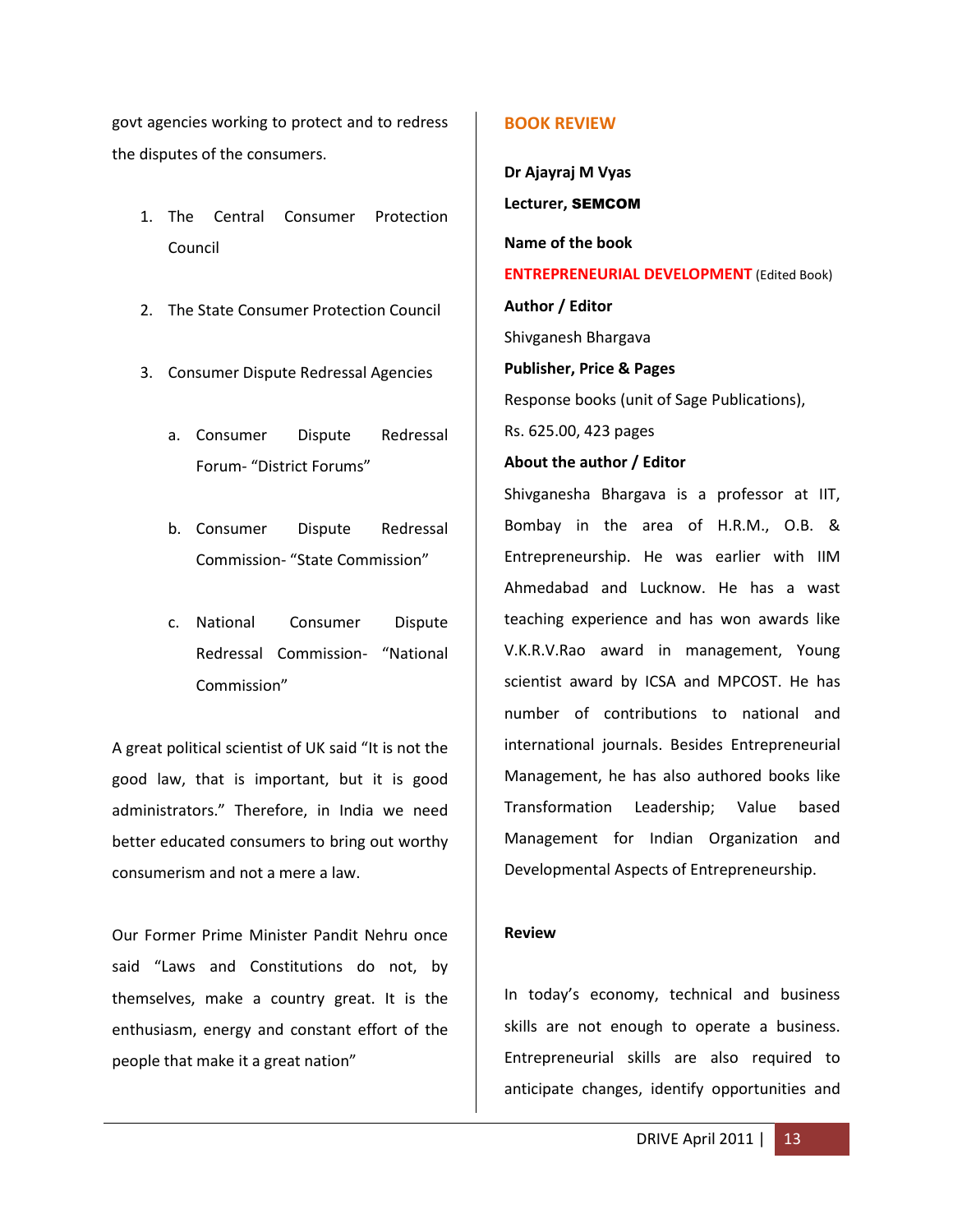create a high performance working environment according to the realities demanded by the global companies. An organization can make a product which is a challenge for the competitive business, and can survive in the competition for the longer time, only, if the organization knows how to create an entrepreneurial mindset of the people involved in the production. More over capable entrepreneurial leaders are always required for steering the business and motivating employees to have uninterrupted growth in the global competition. Hence the role and importance of entrepreneurial leadership and entrepreneurial management becomes important for students as well as professionals.

Keeping in mind the aforementioned discussion, in order to analyse, explain and forecast the behavioral aspects of entrepreneurs or would be entrepreneurs as well as to study the effects of the various uncontrollable factors affecting the entrepreneurial growth and development and to make the valid justification of the existing theories and modals the need was there to have an comprehensive book not on the subject matter of entrepreneurial development but on entrepreneurial management, where in the practical applications of certain pertinent aspects of entrepreneurship can be dealt very deliberately as well as it emerges as a new field of study in

management to face contemporary challenges. Entrepreneurial Development, an edited book by Shivganesha Bhargava serves this purpose very well.

Shivganesha through his edited book "Entrepreneurial Management" has made a very humble and ethical effort to meet the objective identified. The book is a collection of 14 pieces of literary work done by some of the eminent academicians within India and outside, beautifully presented in form of articles, case studies and research paper. The contributors are from the academic filed representing prestigious management & engineering institutes of India and abroad like IIMs, IITs, NIT, BITS, Bhartidasan University, Bangalore University & University of Singapore. The contributors have covered almost all the areas of entrepreneurship. Some of them are given below:

- 1. Women entrepreneurship.
- 2. Expectations from entrepreneurs.
- 3. Industrial Entrepreneurship.
- 4. Performance of SMEs
- 5. Microenterprises.
- 6. Sustainable growth of SSI through entrepreneurship.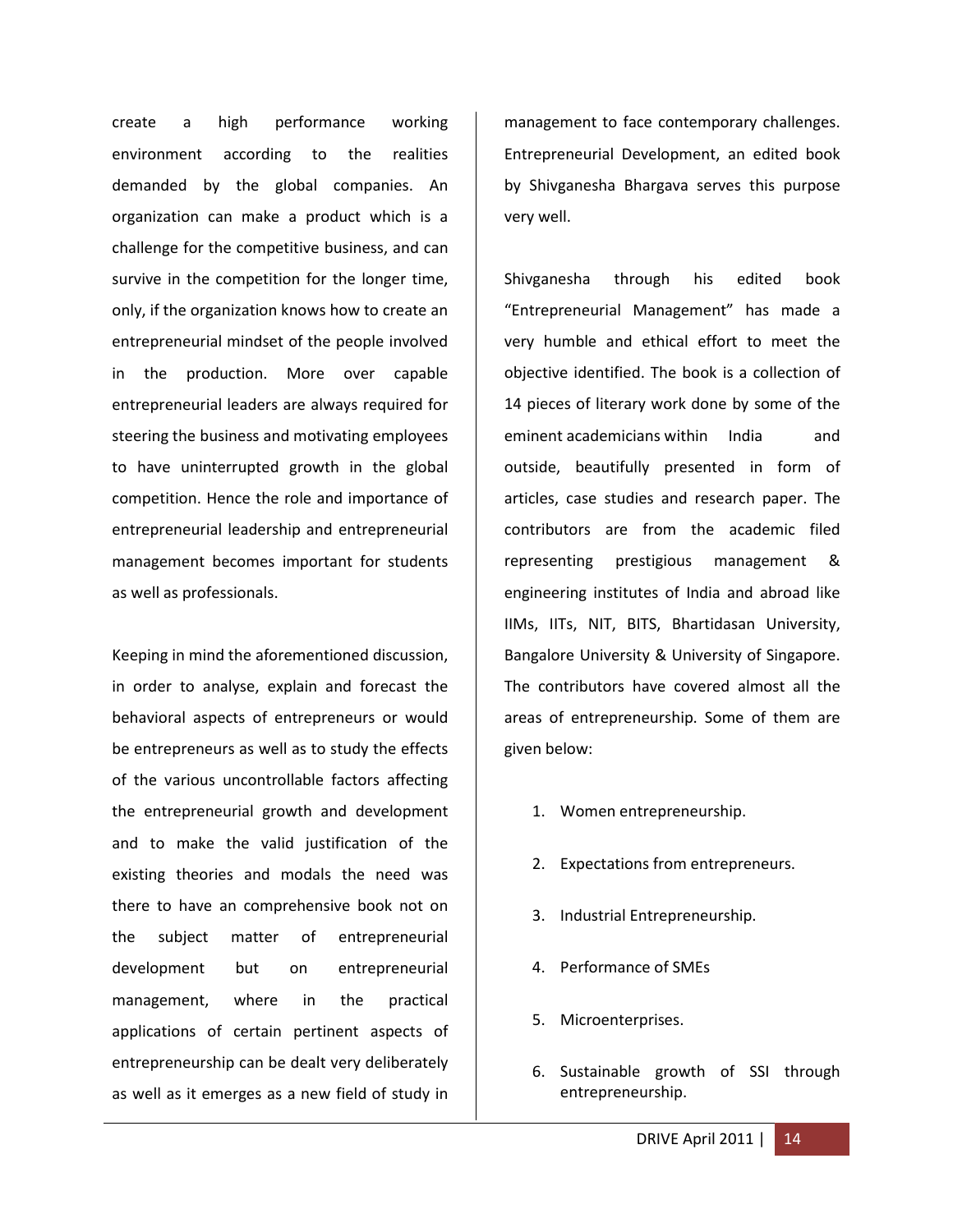- 7. Entrepreneurship and economic development.
- 8. Emerging importance of entrepreneurial management for economy.

In order to support the work done by the various contributors and to justify the objective identified, the editor has mad it possible to present certain in formation on entrepreneurial aspects through systematically designed 73 tables and 20 figures in the book. Editor has also placed in the beginning of the book, a list of abbreviations so that the readers of the book may not have any confusion regarding abbreviated form of words.

I personally had come across many books on entrepreneurship. But then, according to me this is a different piece of work. Following are couple of reasons to support this:

1. This book covers all the areas of entrepreneurship.

2. The book is less of definitional nature and more of fact finding.

3. Here in one book only you get idea of various aspects of entrepreneurship with facts and figures, hence no need to refer different books.

4. This book comprises papers with diverse approaches and methodologies like survey, field

study, case study, experience base learning and theoretical.

The society has to create entrepreneurial leaders, who not only remains at the top but also give a support to nation's economy for its holistic growth. This is possible only through inculcating positively, the concepts of entrepreneurship in the youth of India. This book, does so till a great extent. This book is for all such readers who are connected with management or entrepreneurship in some way or other. Finally I would recommend the book for all the institutes running U.G. or P.G programmes in the area of Entrepreneurship Development to place this book as a ready recknor in their libraries. The professionals should give a space to this book in their desks along with the other business books.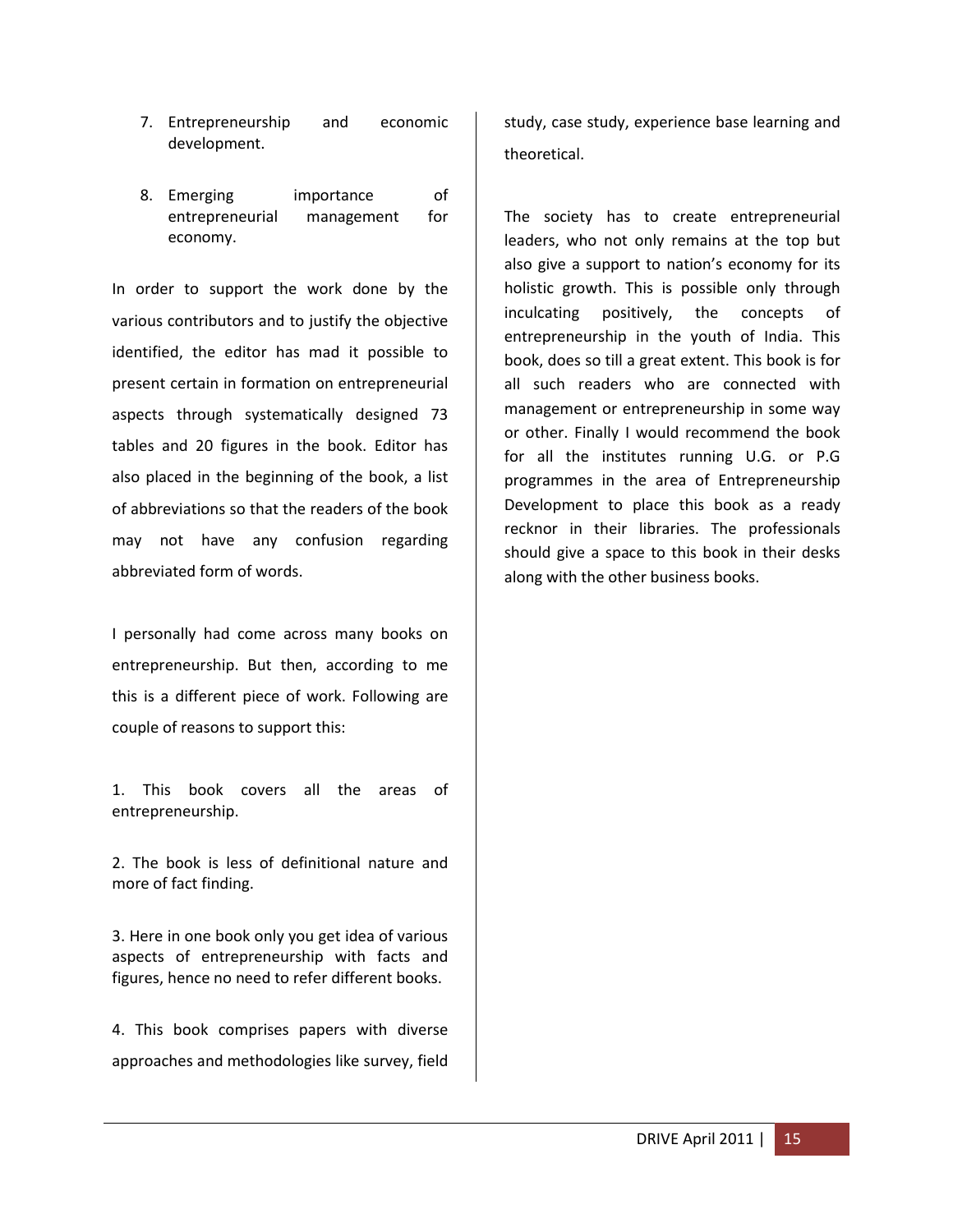#### **MY VOICE: Making of a Hero or Champion**

#### **Mr Sunil V Chaudhary**

#### **Lecturer,** SEMCOM

The word hero reminds me of all those who stood against injustice and fought for just causes. Mahatma Gandhi, Sardar Vallabh bhai Patel, Pundit Jawaharlal Nehru and all the freedom fighters are heroes who fought for the independence of our country from the then British Rule. Those who struggled for the Independence of our country would have dreamt of independent, progressive, self reliant and economically advanced India. Their dreams have been realized to some extent but still lot needs to be done. The two words which will remain common in human history are challenges and heroes who worked to overcome those challenges. The challenges which we face are in form of poverty, illiteracy, hunger, inequality, cleanliness, hygiene, rising population and rampant corruption. It is good to see that we still have people who are working for the progress of our country and are trying to protect just causes of morality, ethics and honesty in public and private life.

Heroes are not defined by their designation, status, wealth but they are known by their deeds or work. The attributes of a hero or champion are:

- $\triangleright$  Courage: This is the most important attribute of a person, because without courage, it will be difficult to face challenges of life.
- Self Reliant and Self Confident: The person must have full faith in his or her abilities and skills.
- $\triangleright$  Ethics: The person must have good sense of what is fair and what is unjust.
- $\triangleright$  Health: Good health provides the energy to be utilized in pursuit of good causes.
- $\triangleright$  Intelligence: Intellect here means courage, common sense and being ethical in public and private life besides having expert knowledge of any discipline or having verbal, numerical and reasoning skills.
- Perseverance: The person must have the determination to face and overcome all the hurdles and challenges in pursuit of good causes.
- $\triangleright$  Spirituality: This is the most vital element, which teaches us that entire mankind and the entire Universe is one, and connects us to almighty god.

Many other attributes can be added to define heroes or champions, but the most important qualities they must possess are courage, good ethics, intelligence and spirituality.